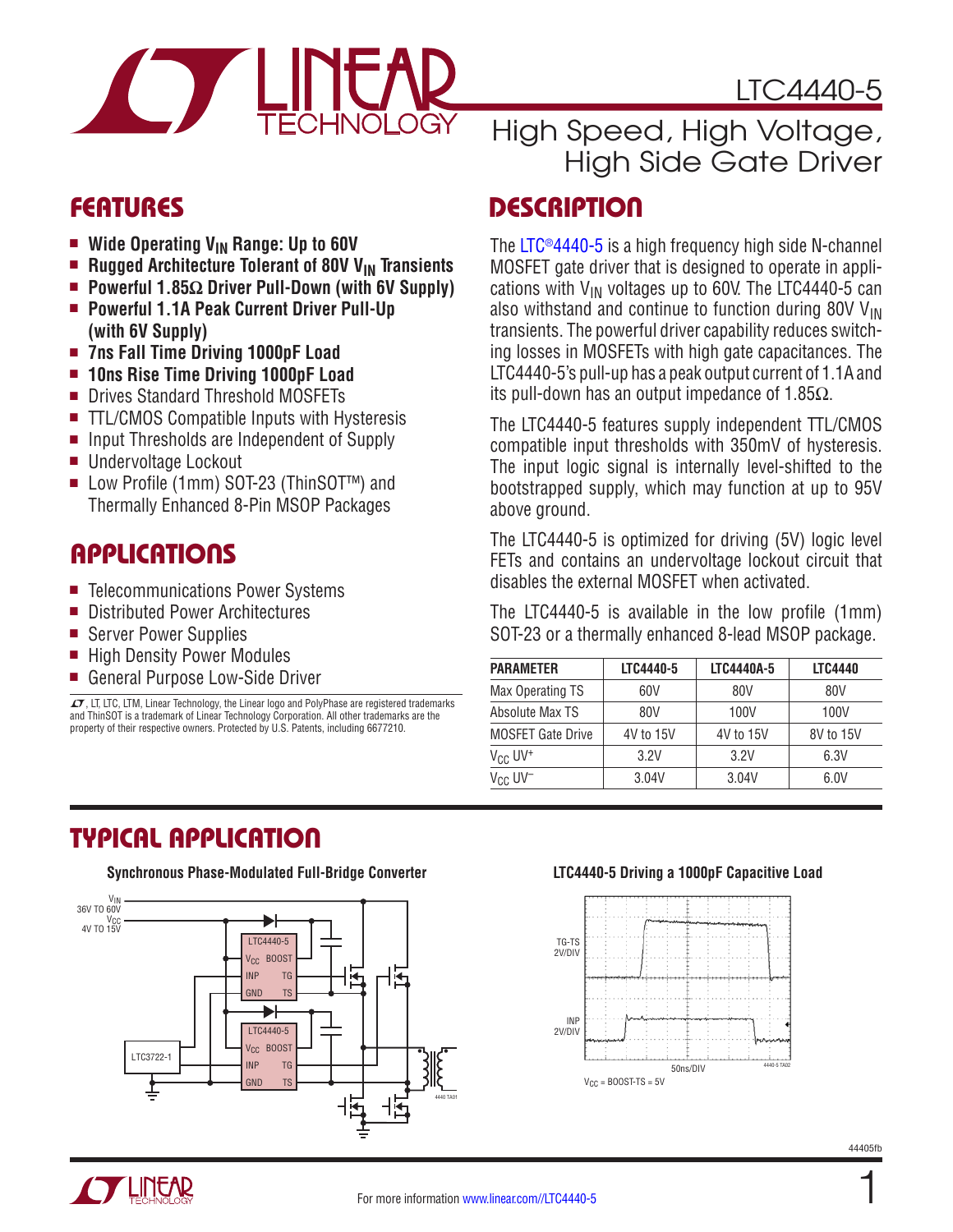# Absolute Maximum Ratings **(Note 1)**

Supply Voltage

| <b>Operating Ambient Temperature Range</b> |  |
|--------------------------------------------|--|
|                                            |  |
|                                            |  |
|                                            |  |
| Lead Temperature (Soldering, 10 sec)300°C  |  |

# Pin Configuration





# Order Information

| <b>LEAD FREE FINISH</b> | <b>TAPE AND REEL</b>  | <b>PART MARKING</b> | I PACKAGE DESCRIPTION   | <b>TEMPERATURE RANGE</b>           |
|-------------------------|-----------------------|---------------------|-------------------------|------------------------------------|
| LTC4440EMS8E-5#PBF      | LTC4440EMS8E-5#TRPBFI | LTBRG               | l 8-Lead Plastic MSOP   | $-40^{\circ}$ C to 85 $^{\circ}$ C |
| LTC4440ES6-5#PBF        | LTC4440ES6-5#TRPBF    | <b>LTBRF</b>        | l 6-Lead Plastic SOT-23 | $-40^{\circ}$ C to 85 $^{\circ}$ C |

Consult LTC Marketing for parts specified with wider operating temperature ranges. Consult LTC Marketing for information on nonstandard lead based finish parts.

For more information on lead free part marking, go to: http://www.linear.com/leadfree/ For more information on tape and reel specifications, go to: http://www.linear.com/tapeandreel/

#### ELECTRICAL CHARACTERISTICS The  $\bullet$  denotes specifications which apply over the full operating temperature range, otherwise specifications are at  $T_A = 25^\circ C$ .  $V_{CC} = V_{B00ST} = 6V$ ,  $V_{TS} = GND = 0V$ , unless otherwise noted.

| <b>SYMBOL</b>                  | <b>PARAMETER</b>                              | <b>CONDITIONS</b>                                               | <b>MIN</b>   | <b>TYP</b>          | <b>MAX</b>   | <b>UNITS</b> |
|--------------------------------|-----------------------------------------------|-----------------------------------------------------------------|--------------|---------------------|--------------|--------------|
| Main Supply (V <sub>CC</sub> ) |                                               |                                                                 |              |                     |              |              |
| <b>I</b> vcc                   | DC Supply Current<br>Normal Operation<br>UVLO | $INP = 0V$<br>$V_{CC}$ < UVLO Threshold (Falling) - 0.1V        |              | 200<br>18           | 325<br>40    | μA<br>μA     |
| <b>UVLO</b>                    | Undervoltage Lockout Threshold                | V <sub>CC</sub> Rising<br>V <sub>CC</sub> Falling<br>Hysteresis | 2.75<br>2.60 | 3.20<br>3.04<br>160 | 3.65<br>3.50 | V<br>V<br>mV |
|                                | <b>Bootstrapped Supply (BOOST - TS)</b>       |                                                                 |              |                     |              |              |
| <b>BOOST</b>                   | DC Supply Current<br>Normal Operation         | $INP = 0V$<br>$INP = 6V$                                        |              | $\Omega$<br>310     | 450          | μA<br>μA     |

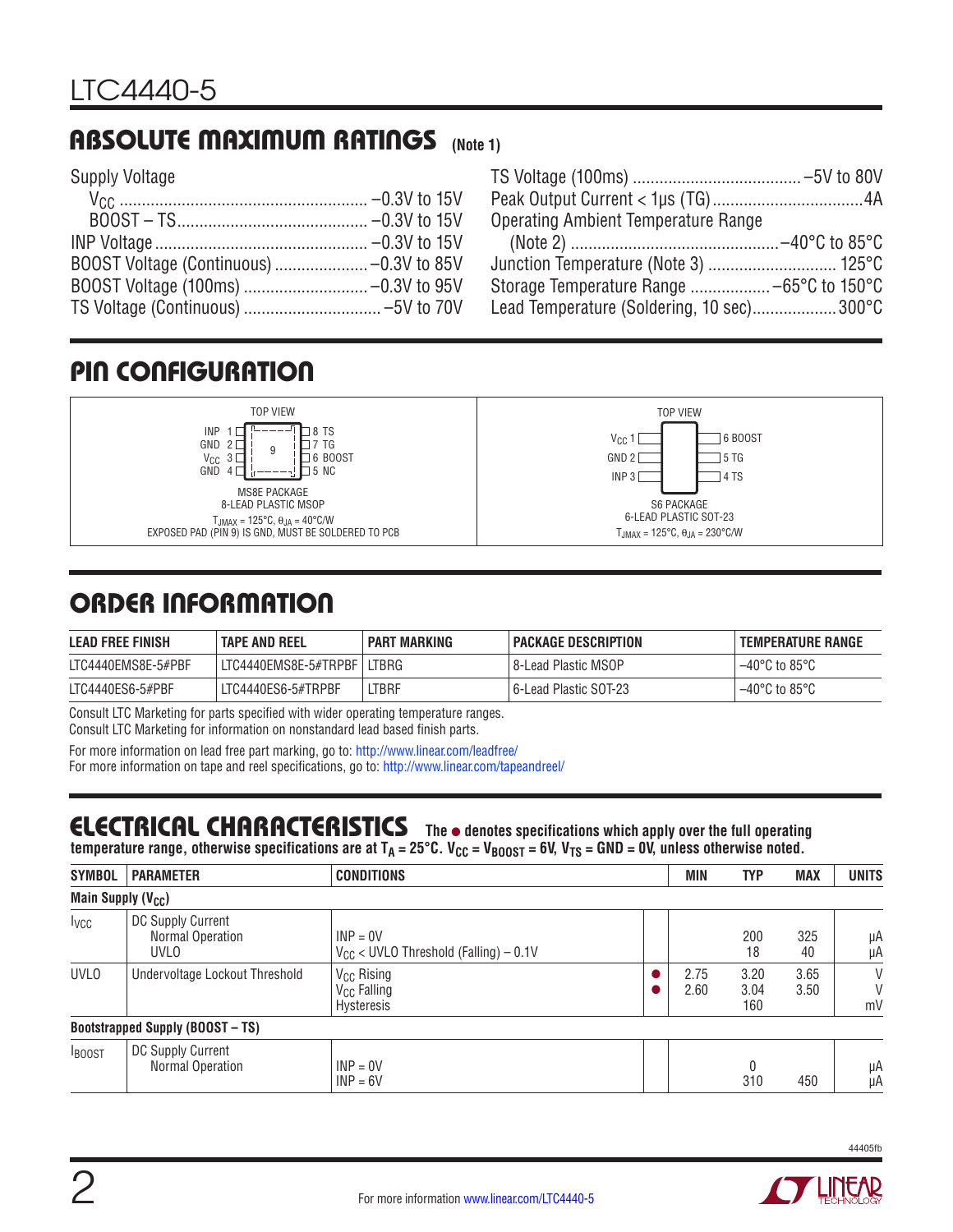### **ELECTRICAL CHARACTERISTICS** The  $\bullet$  denotes specifications which apply over the full operating

temperature range, otherwise specifications are at T<sub>A</sub> = 25°C. V<sub>CC</sub> = V<sub>BOOST</sub> = 6V, V<sub>TS</sub> = GND = 0V, unless otherwise noted.

| <b>SYMBOL</b>                   | <b>PARAMETER</b>                  | <b>CONDITIONS</b>                                           |           | <b>MIN</b> | <b>TYP</b> | <b>MAX</b>     | <b>UNITS</b> |
|---------------------------------|-----------------------------------|-------------------------------------------------------------|-----------|------------|------------|----------------|--------------|
| <b>Input Signal (INP)</b>       |                                   |                                                             |           |            |            |                |              |
| $V_{\text{IH}}$                 | High Input Threshold              | <b>INP Ramping High</b>                                     | $\bullet$ | 1.2        | 1.6        | $\overline{2}$ | V            |
| V <sub>IL</sub>                 | Low Input Threshold               | <b>INP Ramping Low</b>                                      |           | 0.8        | 1.25       | 1.6            | $\vee$       |
| $V_{\text{IH}} - V_{\text{IL}}$ | Input Voltage Hysteresis          |                                                             |           |            | 0.350      |                | V            |
| <sup>I</sup> INP                | Input Pin Bias Current            |                                                             |           |            | ±0.01      | ±2             | μA           |
|                                 | <b>Output Gate Driver (TG)</b>    |                                                             |           |            |            |                |              |
| $V_{OH}$                        | High Output Voltage               | $I_{TG} = -10mA$ , $V_{OH} = V_{BOOST} - V_{TG}$            |           |            | 0.7        |                | V            |
| $V_{OL}$                        | Low Output Voltage                | $I_{TG} = 100mA$                                            |           |            | 185        | 275            | mV           |
| I <sub>PU</sub>                 | Peak Pull-Up Current              |                                                             |           | 0.75       | 1.1        |                | А            |
| $R_{DS}$                        | Output Pull-Down Resistance       |                                                             |           |            | 1.85       | 2.75           | $\Omega$     |
| <b>Switching Timing</b>         |                                   |                                                             |           |            |            |                |              |
| $t_{r}$                         | Output Rise Time                  | $10\% - 90\%$ , $C_L = 1nF$<br>$10\% - 90\%$ , $C_1 = 10nF$ |           |            | 10<br>100  |                | ns<br>ns     |
| $t_{\rm f}$                     | Output Fall Time                  | $10\% - 90\%$ , $C_L = 1nF$<br>$10\% - 90\%$ , $C_1 = 10nF$ |           |            | 7<br>70    |                | ns<br>ns     |
| t <sub>PLH</sub>                | Output Low-High Propagation Delay |                                                             |           |            | 35         | 65             | ns           |
| t <sub>PHL</sub>                | Output High-Low Propagation Delay |                                                             |           |            | 33         | 65             | ns           |

**Note 1:** Absolute Maximum Ratings are those values beyond which the life of a device may be impaired.

**Note 3:**  $T_J$  is calculated from the ambient temperature  $T_A$  and power dissipation PD according to the following formula:

 $T_J = T_A + (PD \cdot \theta_{JA}^{\circ} C/W)$ 

**Note 2:** The LTC4440-5 is guaranteed to meet performance specifications from 0°C to 85°C. Specifications over the –40°C to 85°C operating temperature range are assured by design, characterization and correlation with statistical process controls.

**Note 4:** Failure to solder the exposed back side of the MS8E package to the PC board will result in a thermal resistance much higher than 40°C/W.

# Typical Performance Characteristics



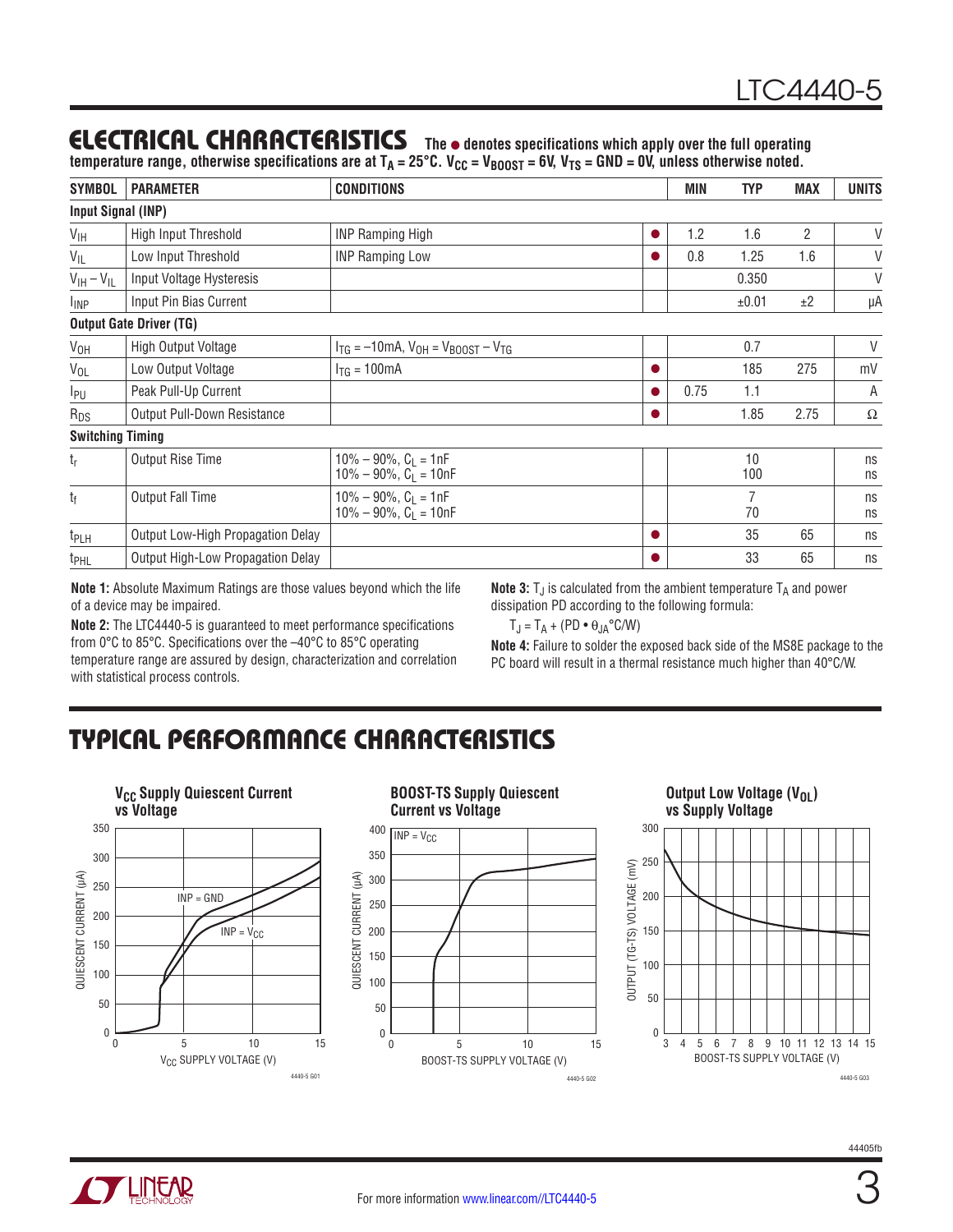# Typical Performance Characteristics



44405fb

4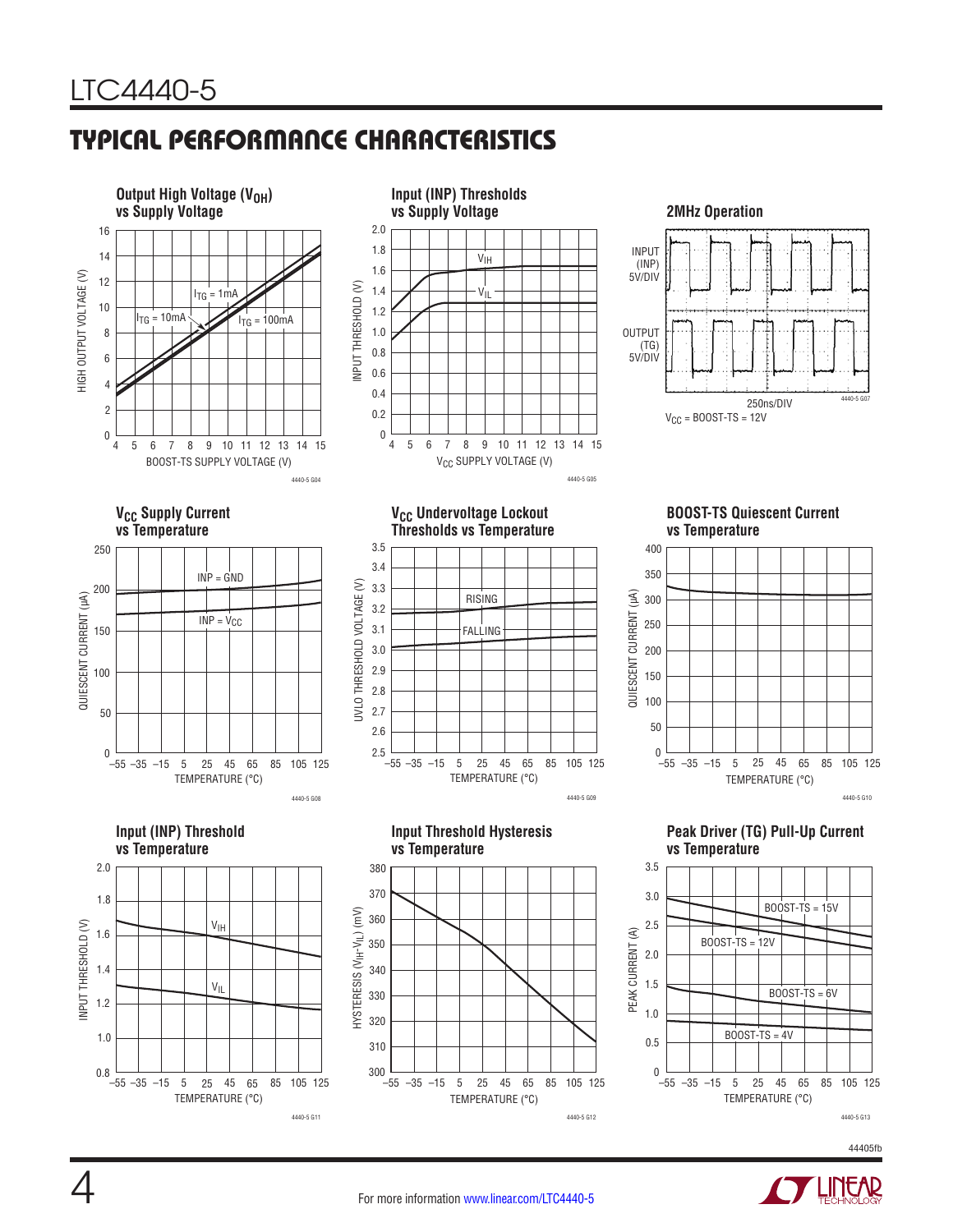# Typical Performance Characteristics



## Pin Functions

#### **SOT-23 Package**

**V<sub>CC</sub>** (Pin 1): Chip Supply. This pin powers the internal low side circuitry. A low ESR ceramic bypass capacitor should be tied between this pin and the GND pin (Pin 2).

**GND (Pin 2):** Chip Ground.

**INP (Pin 3):** Input Signal. TTL/CMOS compatible input referenced to GND (Pin 2).

**TS (Pin 4):** Top (High Side) source connection or GND if used in ground referenced applications.

**TG (Pin 5):** High Current Gate Driver Output (Top Gate). This pin swings between TS and BOOST.

**BOOST (Pin 6):** High Side Bootstrapped Supply. An external capacitor should be tied between this pin and TS (Pin 4). Normally, a bootstrap diode is connected between  $V_{CC}$  (Pin 1) and this pin. Voltage swing at this pin is from  $V_{CC} - V_D$  to  $V_{IN} + V_{CC} - V_D$ , where  $V_D$  is the forward voltage drop of the bootstrap diode.

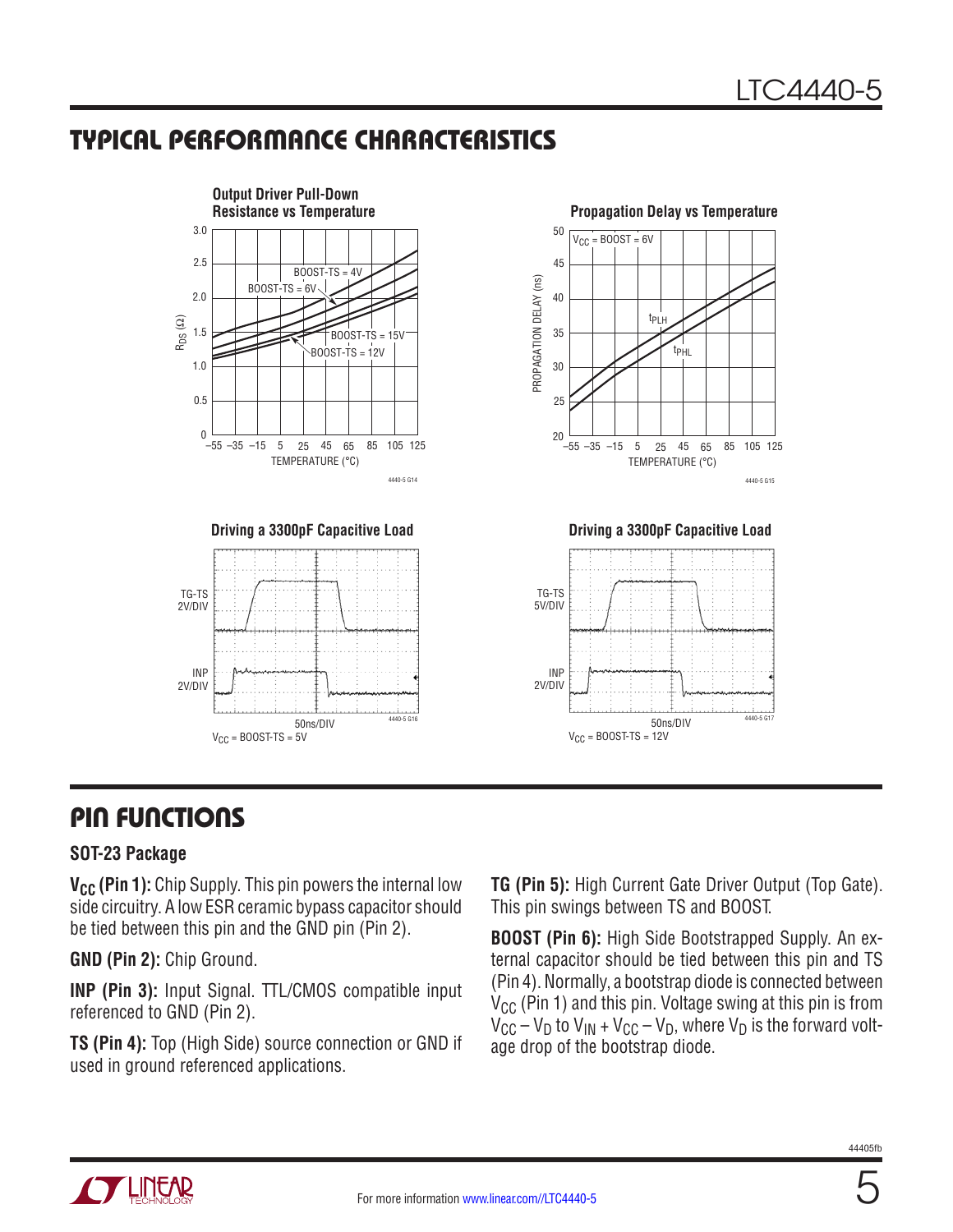### Pin Functions

#### **Exposed Pad MS8E Package**

**INP (Pin 1):** Input Signal. TTL/CMOS compatible input referenced to GND (Pin 2).

**GND (Pins 2, 4):** Chip Ground.

**V<sub>CC</sub>** (Pin 3): Chip Supply. This pin powers the internal low side circuitry. A low ESR ceramic bypass capacitor should be tied between this pin and the GND pin (Pin 2).

**NC (Pin 5):** No Connect. No connection required. For convenience, this pin may be tied to Pin 6 (BOOST) on the application board.

**BOOST (Pin 6):** High Side Bootstrapped Supply. An external capacitor should be tied between this pin and TS (Pin 8). Normally, a bootstrap diode is connected between  $V_{CC}$ (Pin 3) and this pin. Voltage swing at this pin is from  $V_{CC}$  $-V_D$  to  $V_{IN} + V_{CC} - V_D$ , where  $V_D$  is the forward voltage drop of the bootstrap diode.

**TG (Pin 7):** High Current Gate Driver Output (Top Gate). This pin swings between TS and BOOST.

**TS (Pin 8):** Top (High Side) source connection or GND if used in ground referenced applications.

**Exposed Pad (Pin 9):** Ground. Must be electrically connected to Pins 2 and 4 and soldered to PCB ground for optimum thermal performance.



# Timing Diagram





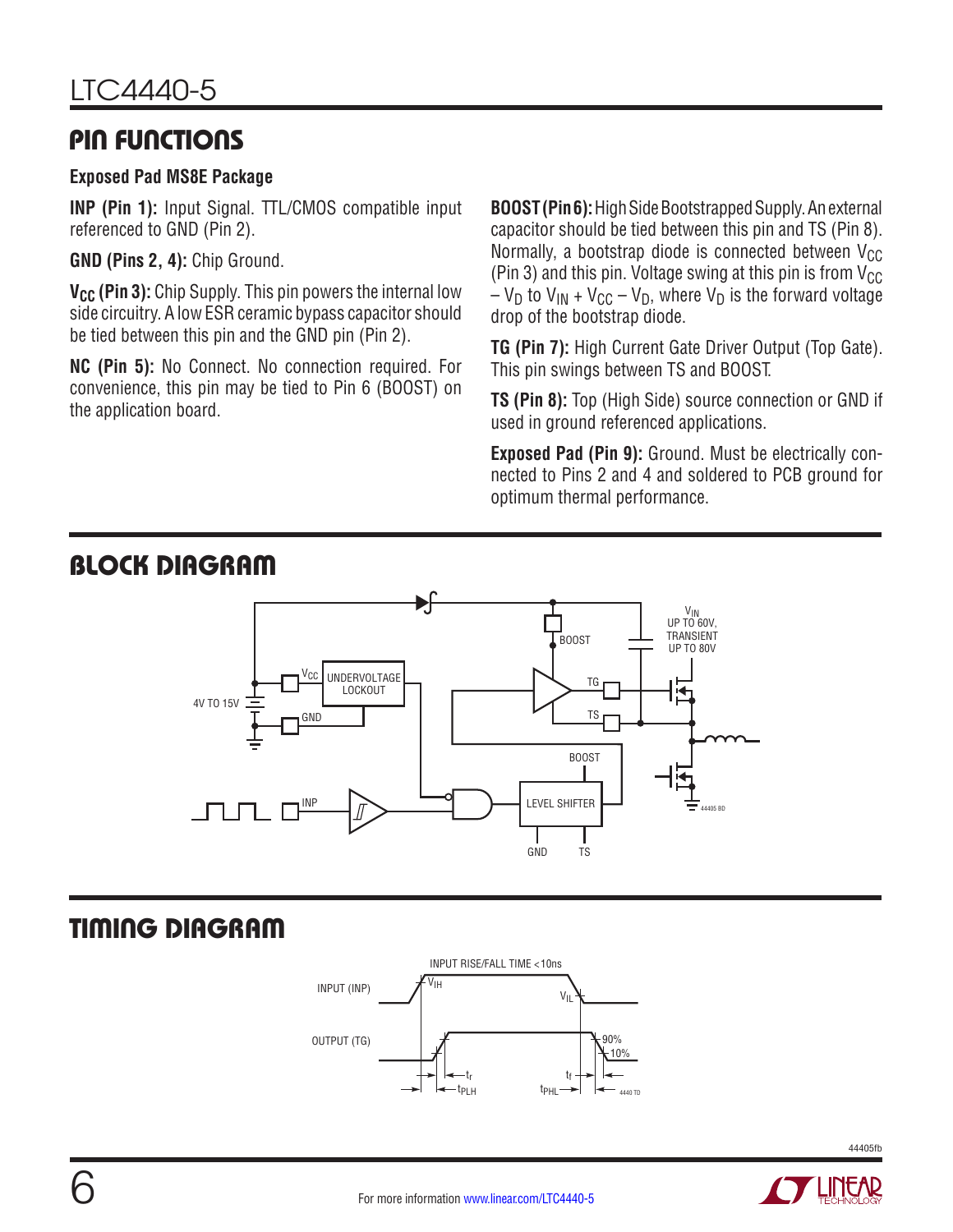# Applications Information

#### **Overview**

The LTC4440-5 receives a ground-referenced, low voltage digital input signal to drive a high side N-channel power MOSFET whose drain can float up to 80V above ground, eliminating the need for a transformer between the low voltage control signal and the high side gate driver. The LTC4440-5 normally operates in applications with input supply voltages  $(V_{IN})$  up to 60V, but is able to withstand and continue to function during 80V, 100ms transients on the input supply.

The powerful output driver of the LTC4440-5 reduces the switching losses of the power MOSFET, which increase with transition time. The LTC4440-5 is capable of driving a 1nF load with 10ns rise and 7ns fall times using a bootstrapped supply voltage V<sub>BOOST-TS</sub> of 6V.

#### **Input Stage**

The LTC4440-5 employs TTL/CMOS compatible input logic level or thresholds that allow a low voltage digital signal to drive standard threshold power MOSFETs. The LTC4440-5 contains an internal voltage regulator that biases the input buffer, allowing the input thresholds ( $V_{\text{H}}$  = 1.6V,  $V_{\text{H}}$  = 1.25V) to be relatively independent of variations in  $V_{CC}$ . The 350mV hysteresis between  $V_{\text{IH}}$  and  $V_{\text{II}}$  eliminates false triggering due to noise during switching transitions. However, care should be taken to keep this pin from any noise pickup, especially in high frequency, high voltage applications. The LTC4440-5 input buffer has a high input impedance and draws negligible input current, simplifying the drive circuitry required for the input.

#### **Output Stage**

A simplified version of the LTC4440-5's output stage is shown in Figure 1. The pull-down device is an N-channel MOSFET (N1) and the pull-up device is an NPN bipolar junction transistor (Q1). The output swings from the lower rail (TS) to within an NPN  $V_{BF}$  (~0.7V) of the positive rail (BOOST). This large voltage swing is important in driving external power MOSFETs, whose  $R_{DS(ON)}$  is inversely proportional to its gate overdrive voltage  $(V_{GS} - V_{TH})$ .

The LTC4440-5's peak pull-up (Q1) current is 1.1A while the pull-down (N1) resistance is 1.85 $Ω$ , with a BOOST-TS supply of 6V. The low impedance of N1 is required to



**Figure 1. Capacitance Seen by TG During Switching**

discharge the power MOSFET's gate capacitance during high-to-low signal transitions. When the power MOSFET's gate is pulled low (gate shorted to source through N1) by the LTC4440-5, its source (TS) is pulled low by its load (e.g., an inductor or resistor). The slew rate of the source/ gate voltage causes current to flow back to the MOSFET's gate through the gate-to-drain capacitance  $(C_{GD})$ . If the MOSFET driver does not have sufficient sink current capability (low output impedance), the current through the power MOSFET's  $C_{GD}$  can momentarily pull the gate high, turning the MOSFET back on.

A similar scenario exists when the LTC4440-5 is used to drive a low side MOSFET. When the low side power MOSFET's gate is pulled low by the LTC4440-5, its drain voltage is pulled high by its load (e.g., inductor or resistor). The slew rate of the drain voltage causes current to flow back to the MOSFET's gate through its gate-to-drain capacitance. If the MOSFET driver does not have sufficient sink current capability (low output impedance), the current through the power MOSFET's  $C_{GD}$  can momentarily pull the gate high, turning the MOSFET back on.

#### **Rise/Fall Time**

Since the power MOSFET generally accounts for the majority of the power loss in a converter, it is important to quickly turn it on or off, thereby minimizing the transition time in its linear region. The LTC4440-5 can drive a 1nF load with a 10ns rise time and 7ns fall time.

The LTC4440-5's rise and fall times are determined by the peak current capabilities of Q1 and N1. The predriver that drives Q1 and N1 uses a nonoverlapping transition scheme to minimize cross-conduction currents. N1 is fully turned off before Q1 is turned on and vice versa.

7

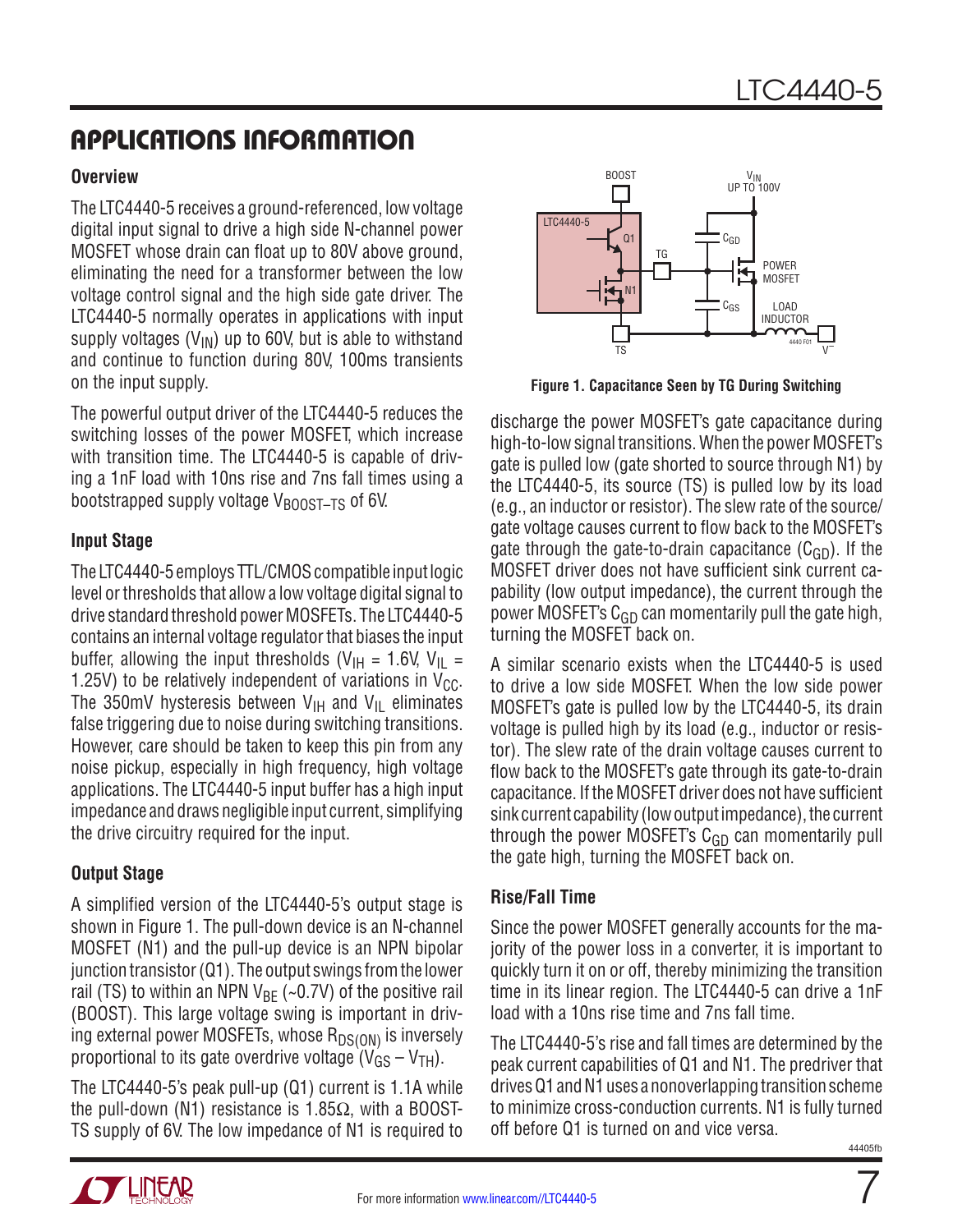# Applications Information

#### **Power Dissipation**

To ensure proper operation and long-term reliability, the LTC4440-5 must not operate beyond its maximum temperature rating. Package junction temperature can be calculated by:

$$
T_J = T_A + PD(\theta_{JA})
$$

where:

 $T_J$  = Junction Temperature

 $T_A$  = Ambient Temperature

PD = Power Dissipation

 $\theta_{JA}$  = Junction-to-Ambient Thermal Resistance

Power dissipation consists of standby and switching power losses:

 $PD = P_{STDRY} + P_{AC}$ 

where:

P<sub>STDBY</sub> = Standby Power Losses

 $P_{AC}$  = AC Switching Losses

The LTC4440-5 consumes very little current during standby. The DC power loss at  $V_{CC}$  = 6V and  $V_{BOOST-TS}$  = 6V is only  $(200\mu A)(6V) = 1.2mW$  with  $INP = 0V$ .

AC switching losses are made up of the output capacitive load losses and the transition state losses. The capacitive load losses are primarily due to the large AC currents needed to charge and discharge the load capacitance during switching. Load losses for the output driver driving a pure capacitive load  $C_{\text{OUT}}$  would be:

Load Capacitive Power =  $(C_{\text{OUT}})(f)(V_{\text{BOOST-TS}})^2$ 

The power MOSFET's gate capacitance seen by the driver output varies with its  $V_{GS}$  voltage level during switching. A power MOSFET's capacitive load power dissipation can be calculated using its gate charge,  $Q_G$ . The  $Q_G$  value corresponding to the MOSFET's  $V_{GS}$  value ( $V_{CC}$  in this case) can be readily obtained from the manufacturer's  $Q_G$  vs  $V_{GS}$  curves:

Load Capacitive Power (MOS) =  $(V_{\text{B00ST-TS}})(Q_G)(f)$ 

Transition state power losses are due to both AC currents required to charge and discharge the driver's internal nodal capacitances and cross-conduction currents in the internal gates.

### **Undervoltage Lockout (UVLO)**

The LTC4440-5 contains an undervoltage lockout detector that monitors  $V_{CC}$ . When  $V_{CC}$  falls below 3.04V, the internal buffer is disabled and the output pin TG is pulled down to TS.

### **Bypassing and Grounding**

The LTC4440-5 requires proper bypassing on the  $V_{CC}$ and  $V_{\text{BODST-TS}}$  supplies due to its high speed switching (nanoseconds) and large AC currents (Amperes). Careless component placement and PCB trace routing may cause excessive ringing and under/overshoot.

To obtain the optimum performance from the LTC4440-5:

- A. Mount the bypass capacitors as close as possible between the  $V_{CC}$  and GND pins and the BOOST and TS pins. The leads should be shortened as much as possible to reduce lead inductance.
- B. Use a low inductance, low impedance ground plane to reduce any ground drop and stray capacitance. Remember that the LTC4440-5 switches >2A peak currents and any significant ground drop will degrade signal integrity.
- C. Plan the power/ground routing carefully. Know where the large load switching current is coming from and going to. Maintain separate ground return paths for the input pin and the output power stage.
- D. Keep the copper trace between the driver output pin and the load short and wide.
- E. When using the MS8E package, be sure to solder the exposed pad on the back side of the LTC4440-5 package to the board. Correctly soldered to a 2500mm2 doublesided 1oz copper board, the LTC4440-5 has a thermal resistance of approximately 40°C/W. Failure to make good thermal contact between the exposed back side and the copper board will result in thermal resistances far greater than 40°C/W.

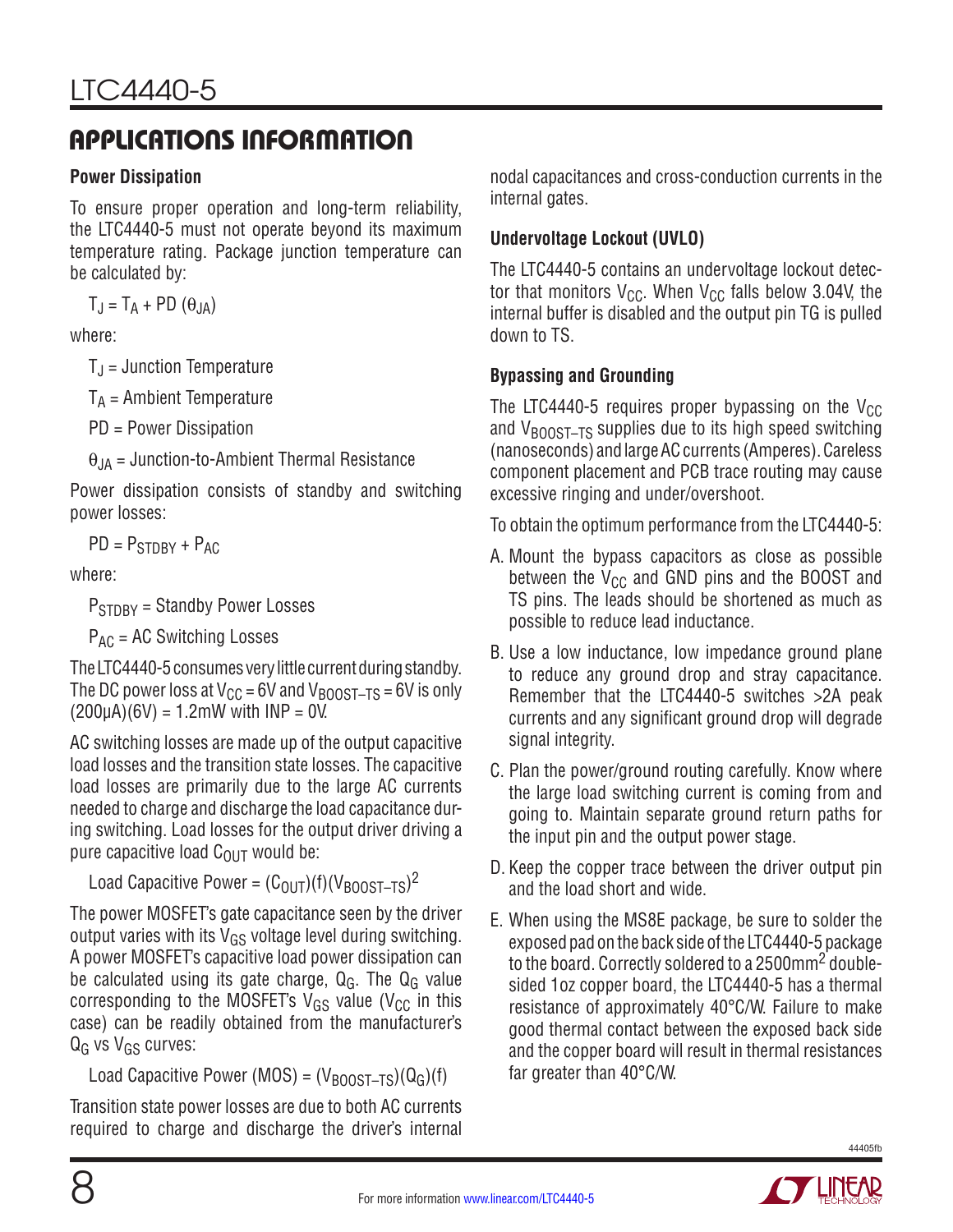### Typical Applications



LTC3722/LTC4440-5 420W 36V-60V<sub>IN</sub> to 12V/35A Isolated Full-Bridge Supply **LTC3722/LTC4440-5 420W 36V-60VIN to 12V/35A Isolated Full-Bridge Supply**

**STARTED LINEAR** 

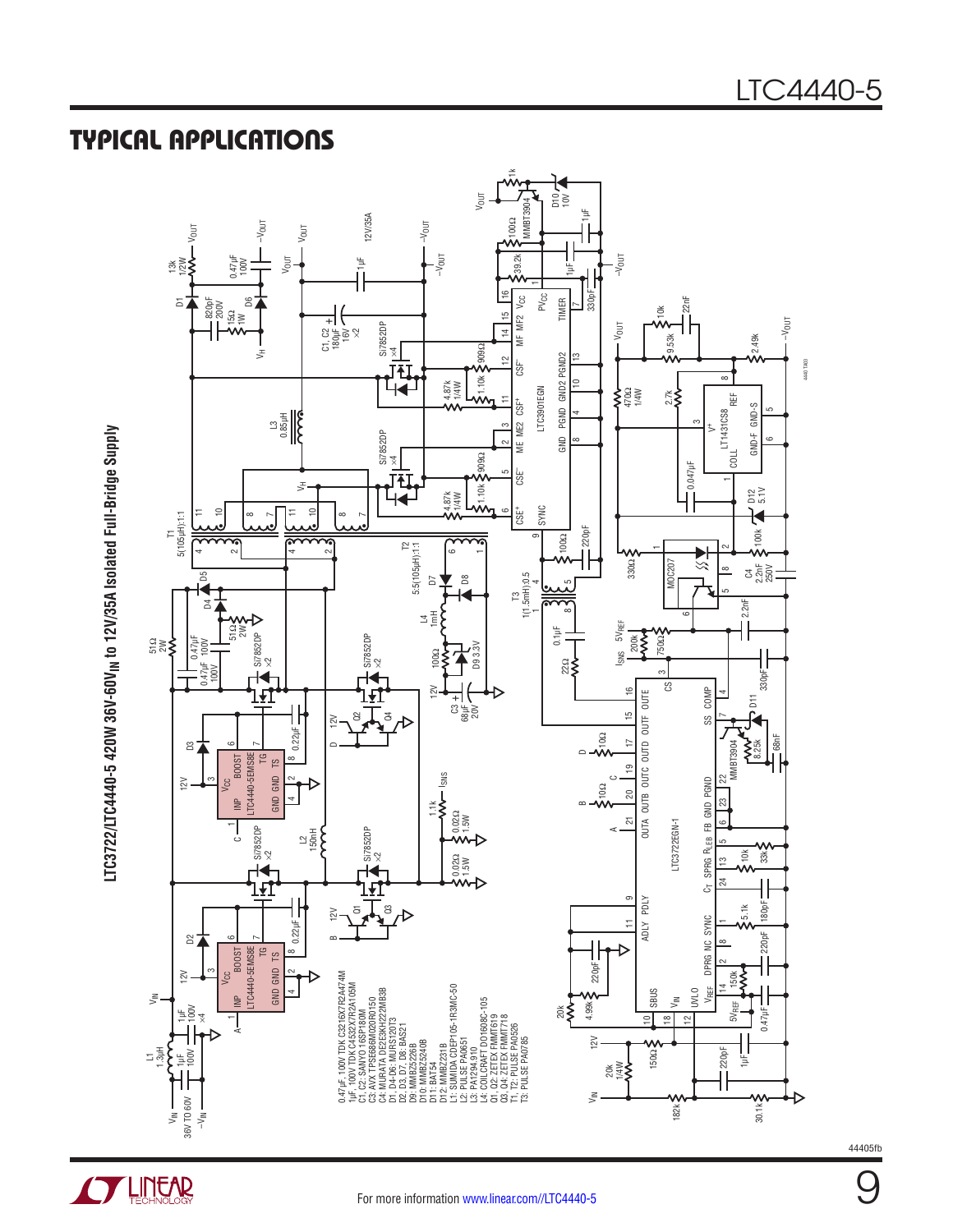# Typical Applications



**LTC3723-1 240W 42-56VIN to 12V/20A Isolated 1/4Brick (2.3"**   $\sf LTC3723-1\;240W\;42-56V_{\textsf{IN}}$  to 12V/20A Isolated 1/4Brick (2.3"  $\times$  1.45")

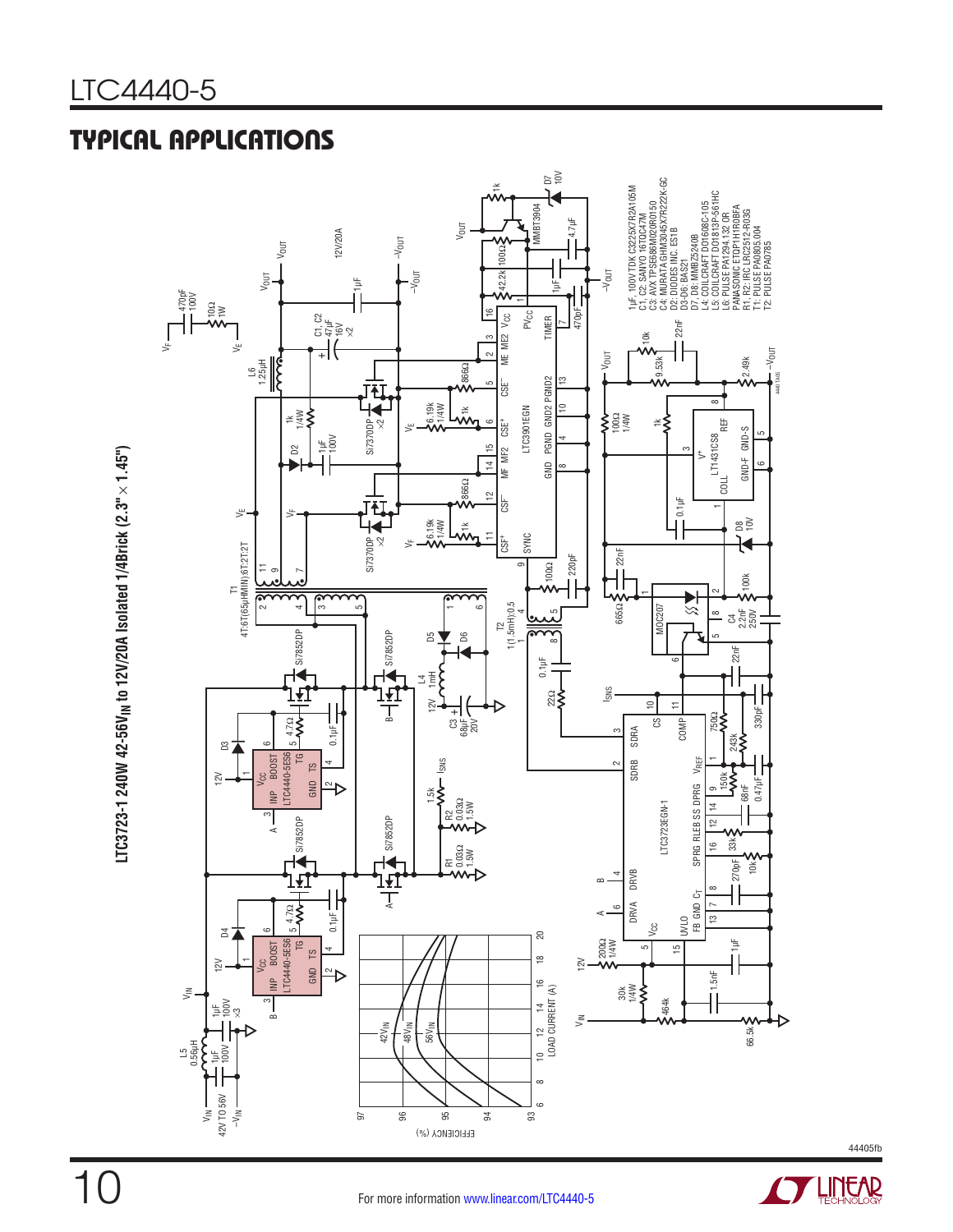### Package Description

**Please refer to http://www.linear.com/designtools/packaging/ for the most recent package drawings.**



**MS8E Package 8-Lead Plastic MSOP, Exposed Die Pad**

2. DRAWING NOT TO SCALE

3. DIMENSION DOES NOT INCLUDE MOLD FLASH, PROTRUSIONS OR GATE BURRS.

- MOLD FLASH, PROTRUSIONS OR GATE BURRS SHALL NOT EXCEED 0.152mm (.006") PER SIDE
- 4. DIMENSION DOES NOT INCLUDE INTERLEAD FLASH OR PROTRUSIONS.
- INTERLEAD FLASH OR PROTRUSIONS SHALL NOT EXCEED 0.152mm (.006") PER SIDE

5. LEAD COPLANARITY (BOTTOM OF LEADS AFTER FORMING) SHALL BE 0.102mm (.004") MAX

6. EXPOSED PAD DIMENSION DOES INCLUDE MOLD FLASH. MOLD FLASH ON E-PAD SHALL NOT EXCEED 0.254mm (.010") PER SIDE.



11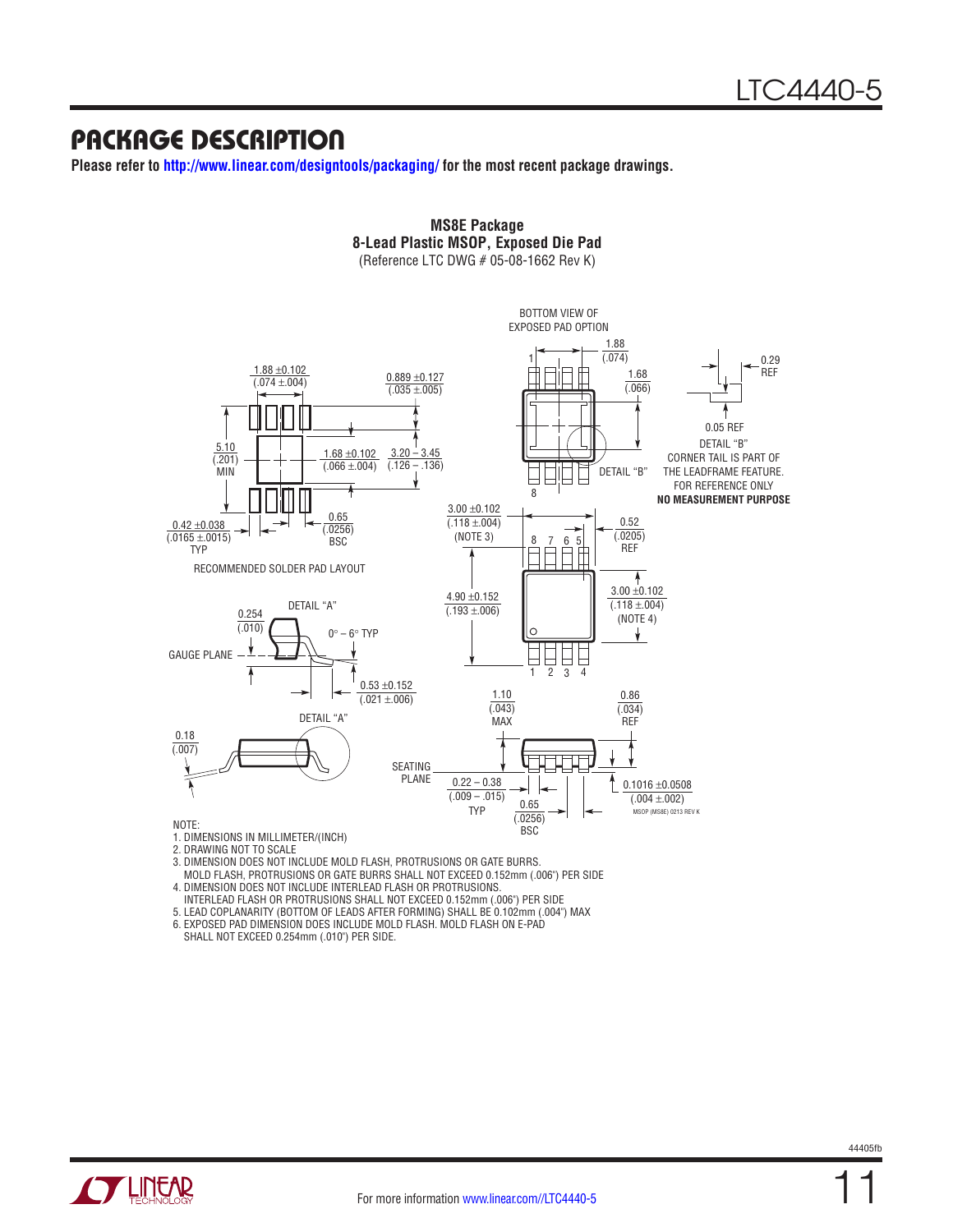### Package Description

**Please refer to http://www.linear.com/designtools/packaging/ for the most recent package drawings.**



**S6 Package 6-Lead Plastic TSOT-23**

6. JEDEC PACKAGE REFERENCE IS MO-193

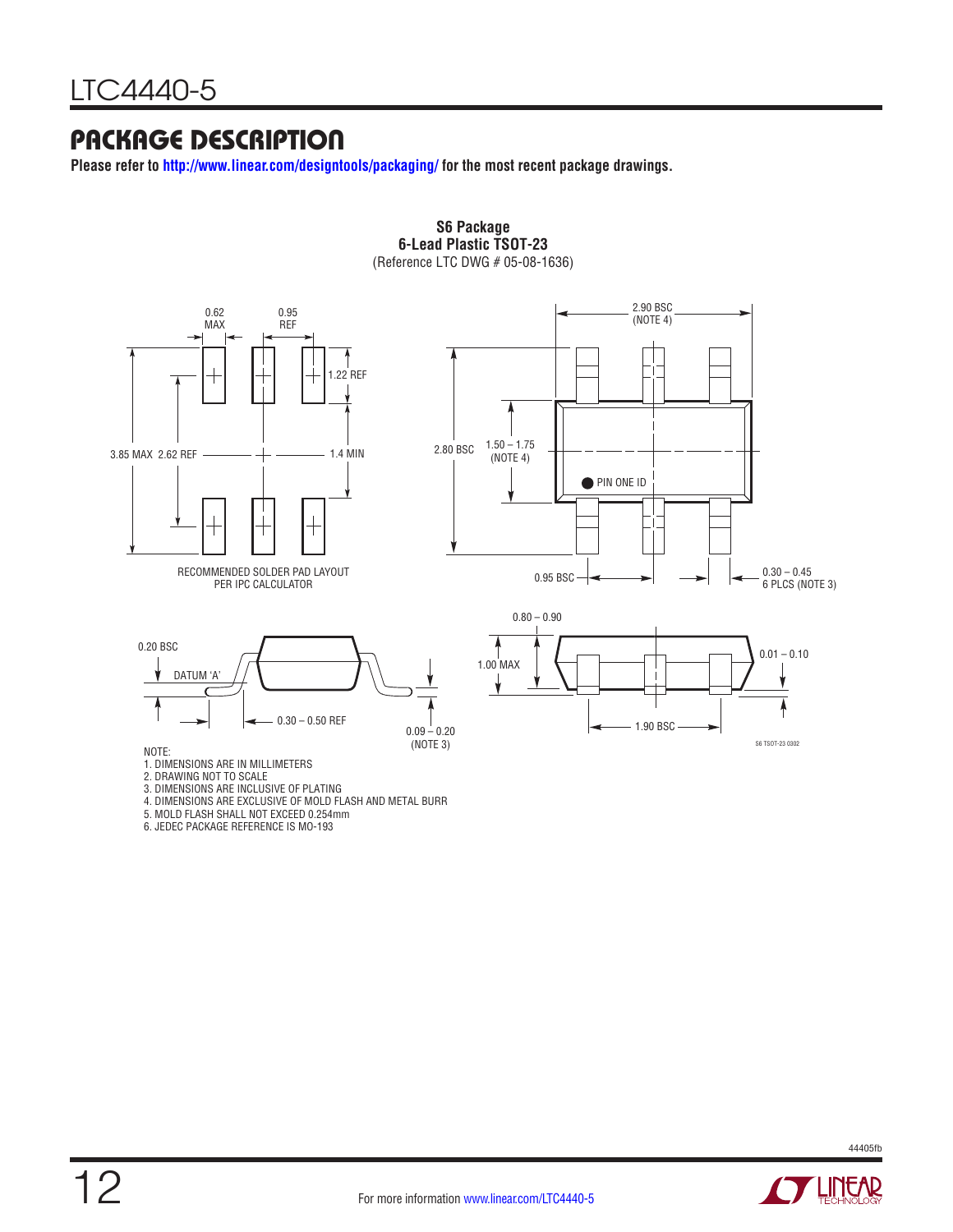### Revision History **(Revision history begins at Rev B)**

| <b>REV</b> | <b>DATE</b> | <b>DESCRI</b><br>I ION    | : NUMBER<br><b>PAGE</b> |
|------------|-------------|---------------------------|-------------------------|
| ∼          | 1013        | table<br>Added comparison |                         |